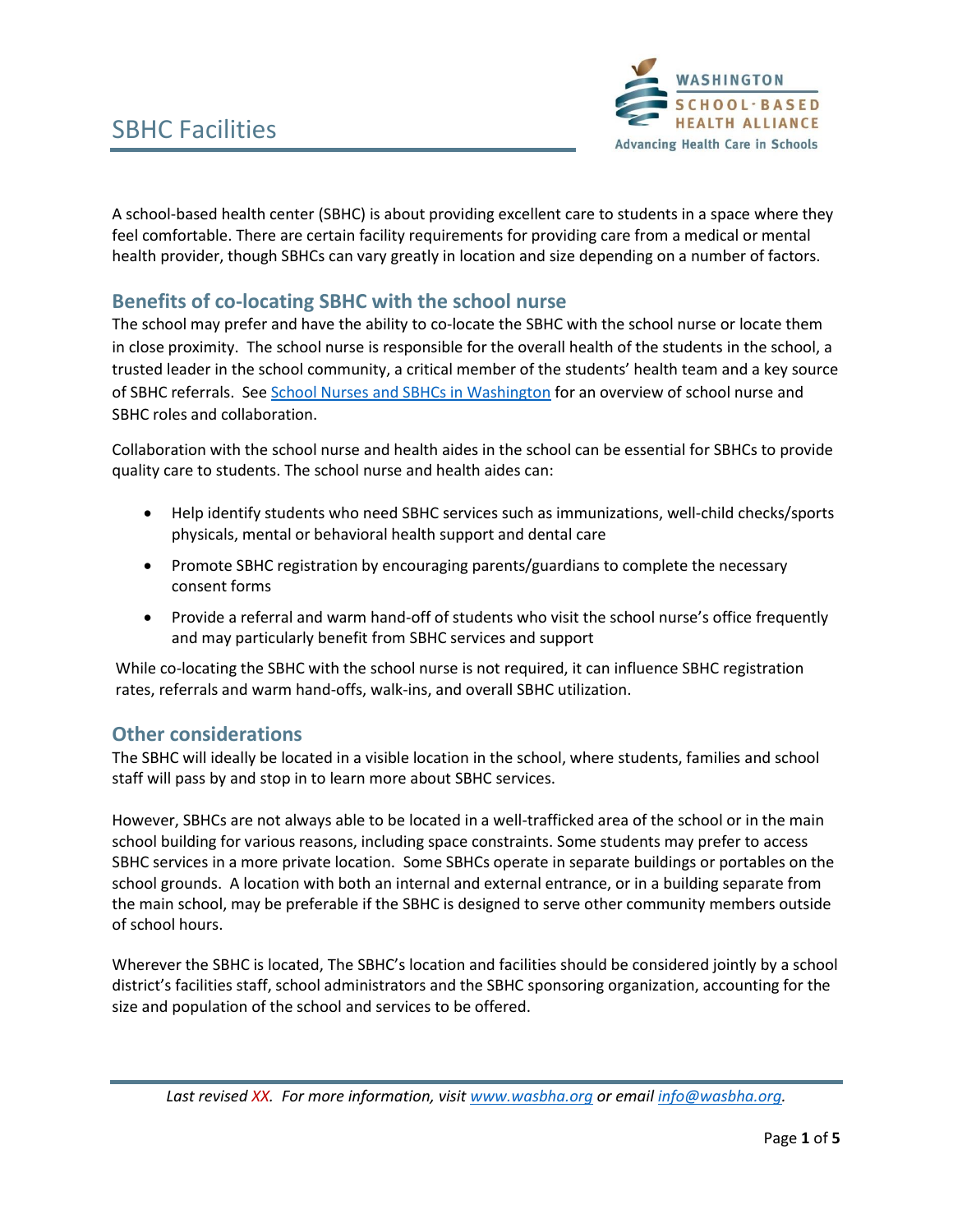

# **Elementary school model**

Some elementary school SBHCs are as small as 200 square feet and may include only two rooms in close proximity to one another. At a minimum, the elementary school SBHC needs to include ADA-accessible space for the following functions, services and staff:

- A student waiting area with a desk for the SBHC coordinator to welcome students and parents/guardians and check them in for their appointments
- Private confidential office/exam room(s) for the medical and behavioral health providers.

If space does not allow to have two private rooms for medical and behavioral health services, the shared clinical space must have an exam table and a sink located in it. Some elementary schools with space constraints have the medical provider and behavioral health therapist share one room with schedules that complement one another, e.g. medical services provided on Mondays and Wednesdays and behavioral health services provided on Tuesdays and Thursdays. It may be preferred, however, that providers are able to work at the same time, and that the medical provider is on site when the school nurse is present, for optimal collaboration.

### **Middle and high school models**

Middle and high school SBHCs might range from 900 square feet to 1,500 square feet. At a minimum, middle and high school SBHCs may need to include ADA-accessible space for the following functions, services and staff:

- A student waiting area with a desk for the SBHC coordinator or staff to welcome students and check them in for their appointments
- An exam room
- Private offices for the behavioral health therapist(s), medical provider and health educator (if applicable).

*Notes:*

- o *While a separate office for the medical provider is not required, it may create a more welcoming environment for conversation with students.*
- o *The use of white noise machines outside of all private offices where patient and provider interactions take place promote patient confidentiality. Some SBHCs may also play music in the waiting area for this reason.*
- A private bathroom with a specimen pass-through to the lab to promote patient privacy

*Note: A pass-through is ideal when possible, but not required as cabinets to collect specimens are also an option. Some SBHCs also stock their bathroom with hygiene essentials*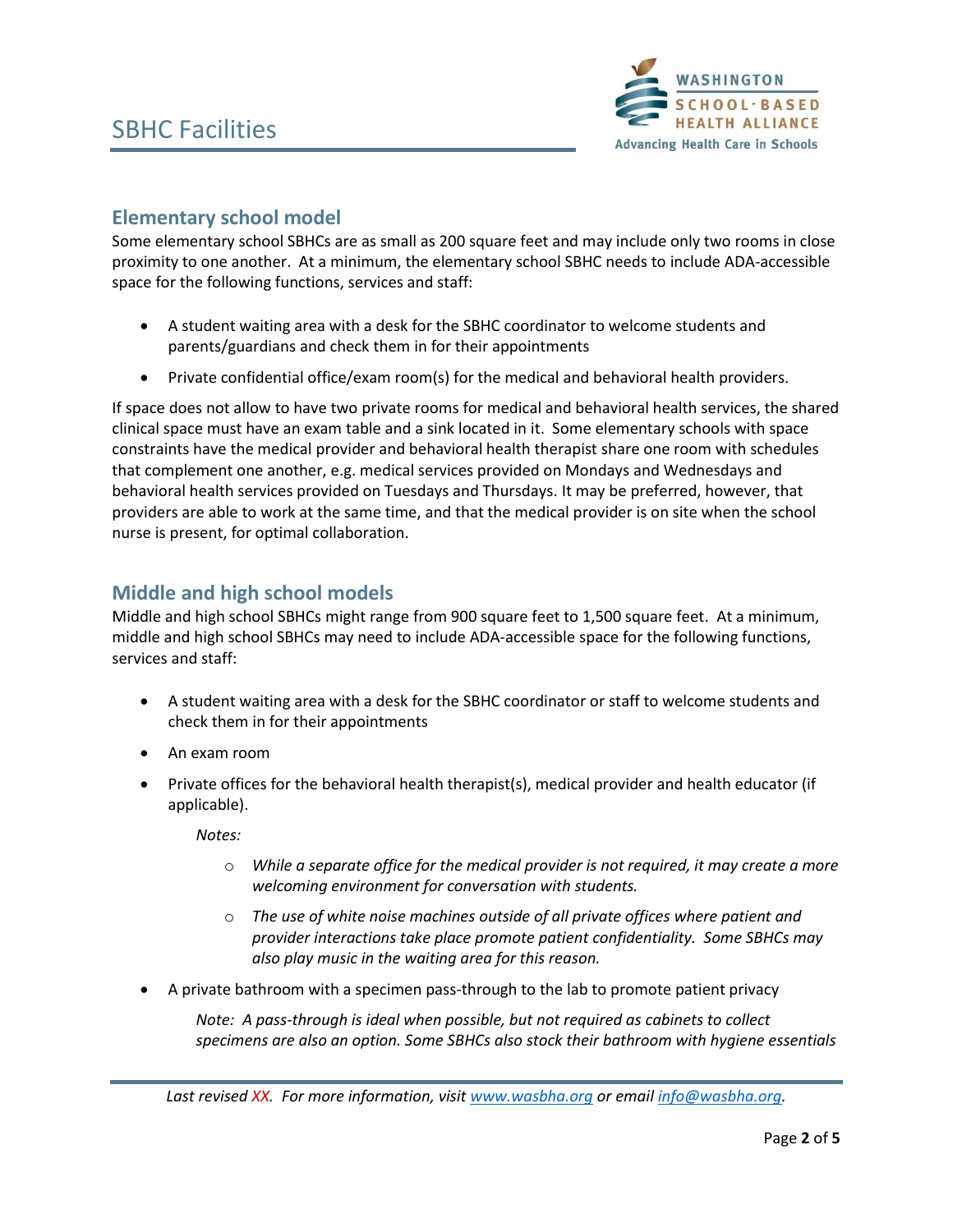

*that students can access privately such as travel size shampoo, toothbrushes, deodorant, tampons, pads, etc.* 

- A separate locked room for the lab area, vaccine storage, and medication dispensary is ideal. The lab should have a sink and locked storage for medication. A sink area with cabinets can also serve as a lab if a separate room is not possible.
- If space allows, a flexible, additional office or conference room can be helpful for bringing additional services to students through e.g. community mental health providers, interns, nutritionists, group therapy and youth-led activities.
- The school nurse (if co-located) will require space determined by the school district.

If space allows, having dedicated spaces for each health service may provide the best working conditions for staff and most comfortable spaces for students. The total space available and the amount of time staff are on site contribute to the number of students a SBHC can expect to serve.

#### **A welcoming space**

Wherever the SBHC is located, make the space welcoming to students. Educational bulletin boards that are youth-friendly, student art in the waiting area, and school colors decorating the SBHC may all be good additions to a new SBHC space. A digital screen or TV that can display rotating education information can also be helpful. Posting signs about how "we respect everyone's privacy" and explaining that no one shares who they see or what they hear in the SBHC is a way to introduce adolescents to confidentiality in health care and important for developing trust with students. The SBHC space should be a youth-friendly and safe environment, where students might stop in without an appointment to get health resources and supplies, healthy snacks, tea for calming nerves, and a caring adult to listen to them if they have a question or concern.

### **SBHC equipment and furnishing needs**

The core medical services that SBHCs offer are the same as those offered typically at a Primary Care Provider's (PCP) office. The same standard equipment found at a family practice or pediatric clinic can be used at a SBHC, with a range of sizes from pediatric to adult equipment available. The standard equipment list can vary from site to site based on the skills and training of the medical provider, the needs of the student population, the space available, and budgets.

Below are some standard office/room set-up considerations for a SBHC if space, funding, staffing, and services allow:

- Medical exam room(s):
	- $\circ$  Ideally, will include a sink. A portable sink may be an option if absolutely necessary.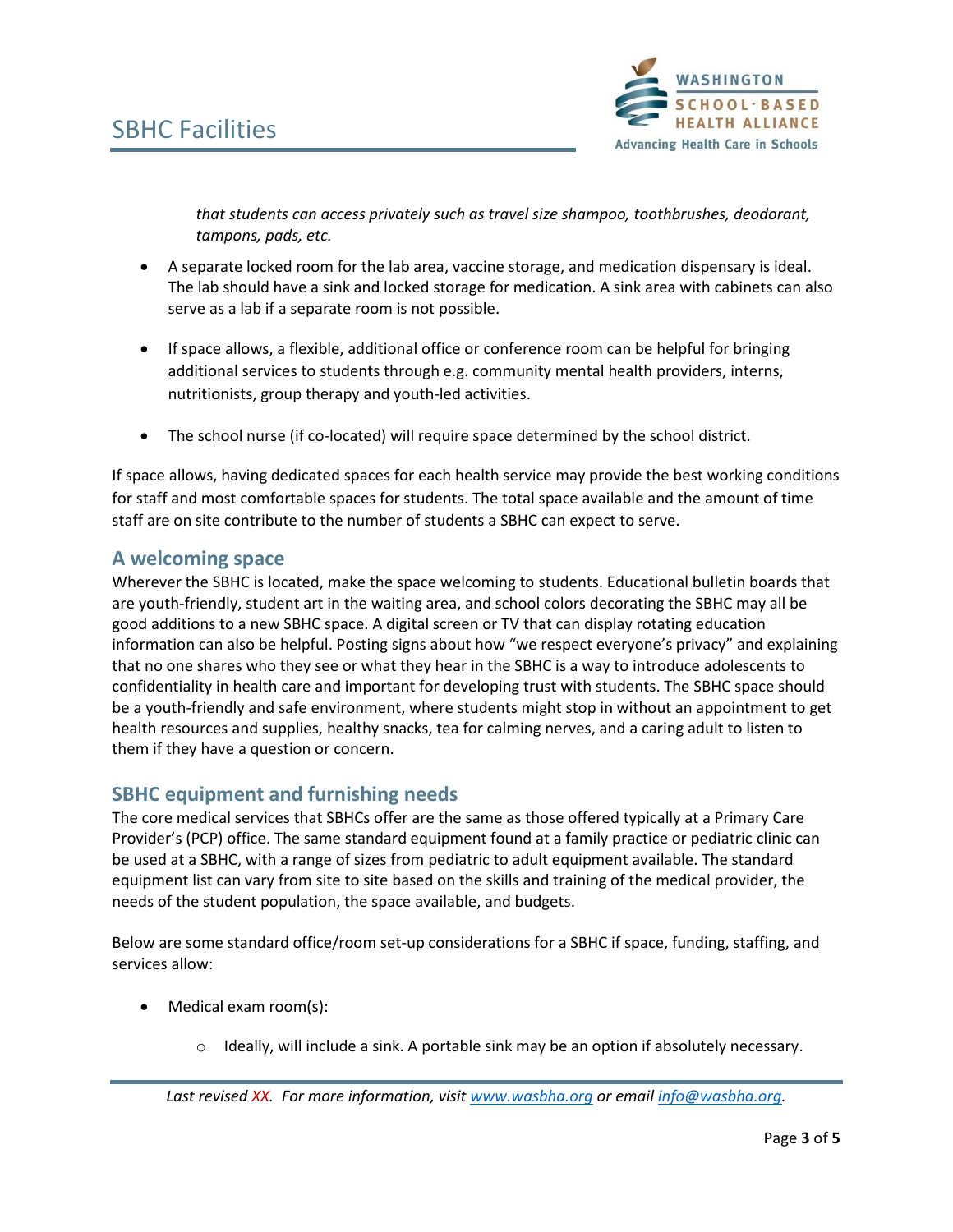

- $\circ$  In-room lockable storage (can be moveable) is ideal. If not available in the exam room, lockable storage will be needed somewhere in the SBHC space. If any medications will be stored on-site, RX storage regulations apply. Cipher cabinet code locks are common, typically behind a lockable door.
- o Exam table. Types vary widely. In high school and middle school SBHCs, most common are standard exam room tables that can be used for both adults and children. In elementary SBHCs, pediatric exam tables may be more common but standard exam tables may also be appropriate. Power exam tables may be considered based on budget and applicability of the population being served.
- o 1-2 chairs (wipe-able) for parent or guardian.
- o Other standard equipment per exam room often includes: phone, exam stool, provider workstation with computer (often mobile), privacy curtain, waste and linen bins, biohazard bins and sharps container, glove and other wall unit dispensers, supply storage areas (mobile carts or build in casework) and diagnostic equipment (blood pressure cuff, otoscope, etc)
- $\circ$  Other considerations (often only 1 unit needed per area if multiple exam rooms and not in every exam room): Procedure or exam light, digital scale with adapter, pulse oximeter, glucometer, nebulizer, spirometer, UV Woods Light, and bloodborne pathogens clean-up kit, and AED.
- Building in maximum flexibility by using mobile supply carts and workstations can be beneficial and allow exam room spaces to serve other needs as services and demands evolve.
- In a separate office or workplace if possible, a separate workstation (computer, phone, desk and chair) for the medical provider is beneficial outside of the exam room.
- The behavioral health provider's office should have a workstation (computer, phone, desk and chair) and a comfortable chair or small couch for the patient and parent when applicable. Furniture should be wipeable/cleanable so can be sanitized between patients. Therapy supplies such as small toys, puzzles, games, kinetic sand, journals and art supplies may be good resources to start. Therapy supplies will be dependent on the behavioral health provider's treatment modalities.
- Workstation space for any support staff. A check-in desk and small waiting area is typical as mentioned above, but may vary depending on the size of the school and population being served. Space should be designed to be well utilized and flexible when possible.

*Last revised XX. For more information, visit [www.wasbha.org](http://www.wasbha.org/) or emai[l info@wasbha.org.](mailto:info@wasbha.org)*